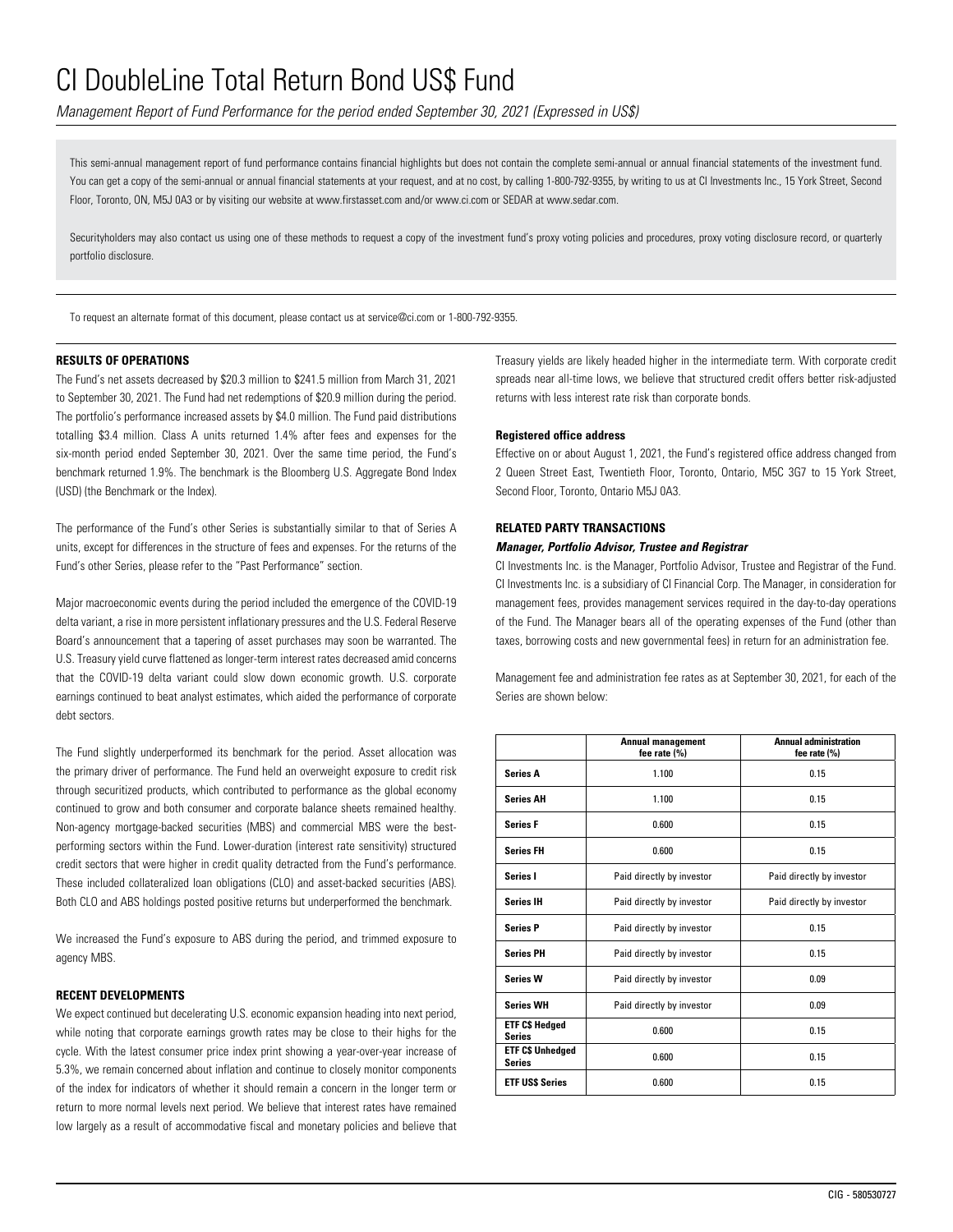*Management Report of Fund Performance for the period ended September 30, 2021 (Expressed in US\$)*

The Manager received \$0.5 million in management fees and \$0.1 million in administration fees for the period.

### *Management Fees*

Approximately 27% of total management fees were used to pay for sales and trailing commissions. The remaining 73% of management fees were used to pay for investment management and other general administration.

### *Independent Review Committee*

The Fund has received standing instructions from the Fund's Independent Review Committee (IRC) to make or hold an investment in the security of an issuer related to the Manager.

The applicable standing instructions require, amongst others, that related party transactions be conducted in accordance with the Manager's policies and procedures and applicable law and that the Manager advise the IRC of any material breach of such policies. The Manager's policies require that investment decisions in respect of related party transactions (a) are free from any influence by an entity related to the Manager and without taking into account any consideration relevant to an entity related to the Manager; (b) represent the business judgment of the Manager, uninfluenced by considerations other than the best interests of the Fund; and (c) do not exceed the limitations of the applicable legislation. Quarterly, the IRC reviews reports which assess compliance with applicable CI policies. Annually, the IRC reviews reports describing each instance that the Manager acted in reliance on the standing instructions noted above.

The Fund relied on the IRC's standing instructions regarding related party transactions during this reporting period.

Except as otherwise noted above, the Fund was not a party to any related party transactions during the period ended September 30, 2021.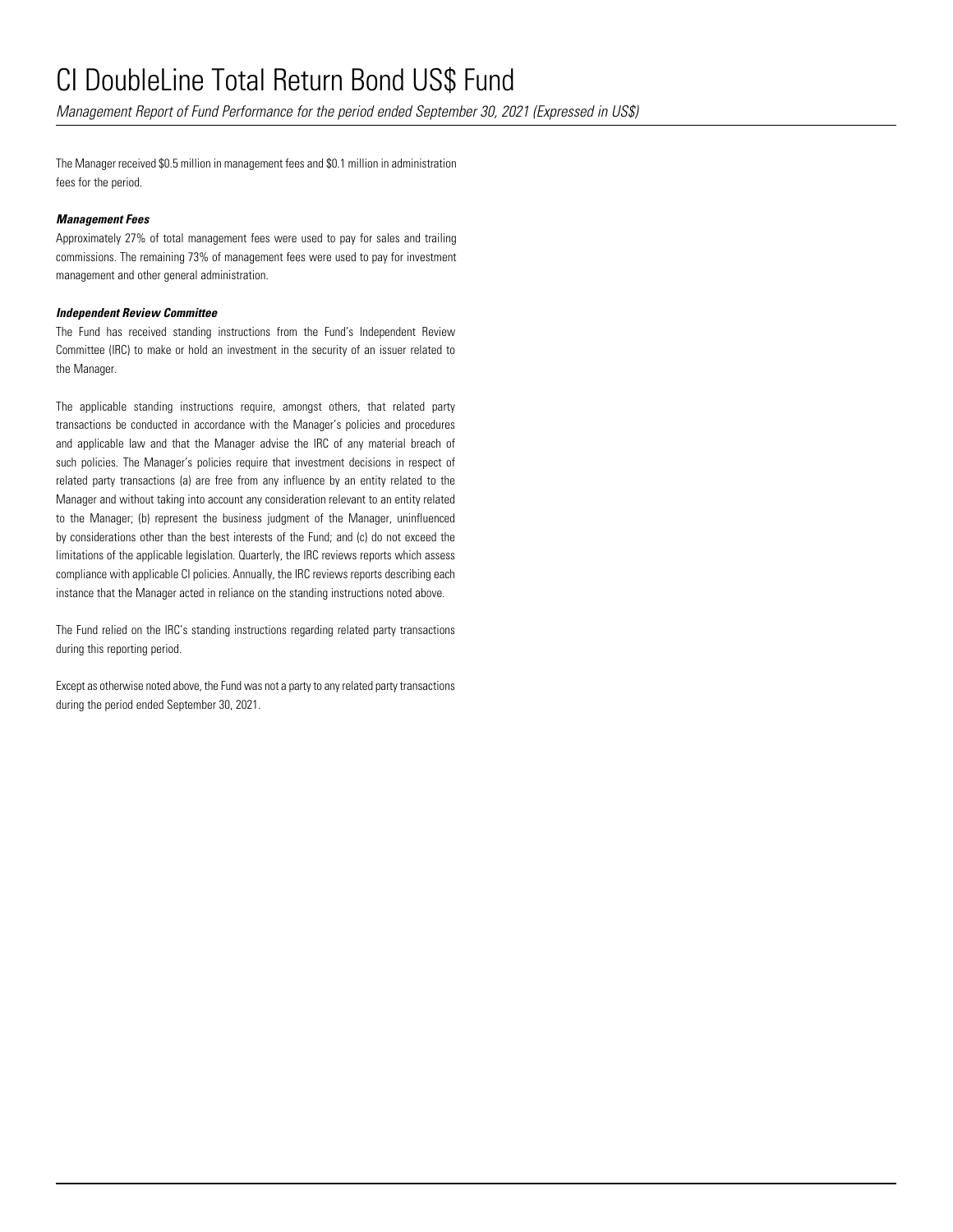*Management Report of Fund Performance for the period ended September 30, 2021 (Expressed in US\$)*

## **FINANCIAL HIGHLIGHTS**

The following tables show selected key financial information about the Fund and are intended to help you understand the Fund's financial performance for the past periods.

| Net Assets per Unit (\$) <sup>(1)(2)(4)*</sup>            | <b>Distributions:</b><br>Increase (decrease) from operations: |                  |                                                   |                                                 |                                     |                                                                              |                                                              |                          |                  |                                                                       |                                                                         |
|-----------------------------------------------------------|---------------------------------------------------------------|------------------|---------------------------------------------------|-------------------------------------------------|-------------------------------------|------------------------------------------------------------------------------|--------------------------------------------------------------|--------------------------|------------------|-----------------------------------------------------------------------|-------------------------------------------------------------------------|
| Net assets at<br>the beginning                            | of period <sup>(2)</sup>                                      | Total<br>revenue | Total<br>expenses<br>(excluding<br>distributions) | Realized<br>gains<br>(losses) for<br>the period | gains<br>(losses) for<br>the period | Unrealized Total increase<br>(decrease)<br>from<br>operations <sup>(2)</sup> | From net<br>investment<br>income<br>(excluding<br>dividends) | From<br>dividends        | From<br>capital  | <b>Total</b><br>gains Return of capital distributions <sup>2.3)</sup> | <b>Net assets</b><br>at the end of<br>the period<br>shown <sup>12</sup> |
|                                                           | \$                                                            | \$               | \$                                                | \$                                              | \$                                  | \$                                                                           | \$                                                           | \$                       | \$               | \$<br>\$                                                              | \$                                                                      |
| <b>Series A</b>                                           |                                                               |                  |                                                   |                                                 |                                     |                                                                              |                                                              |                          |                  |                                                                       |                                                                         |
| Commencement of operations May 08, 2020                   |                                                               |                  |                                                   |                                                 |                                     |                                                                              |                                                              |                          |                  |                                                                       |                                                                         |
| Sept. 30, 2021                                            | 9.99                                                          | 0.16             | (0.07)                                            | (0.04)                                          | 0.10                                | 0.15                                                                         | (0.07)                                                       | $\overline{a}$           | (0.02)           | (0.09)                                                                | 10.04                                                                   |
| Mar. 31, 2021                                             | 10.00                                                         | 0.27             | (0.13)                                            | (0.02)                                          | (0.22)                              | (0.10)                                                                       | (0.09)                                                       |                          | (0.03)           | (0.12)                                                                | 9.99                                                                    |
|                                                           |                                                               |                  |                                                   |                                                 |                                     |                                                                              |                                                              |                          |                  |                                                                       |                                                                         |
| Series AH <sup>(5)</sup>                                  |                                                               |                  |                                                   |                                                 |                                     |                                                                              |                                                              |                          |                  |                                                                       |                                                                         |
| Commencement of operations May 08, 2020<br>Sept. 30, 2021 | 9.90                                                          | 0.17             | (0.07)                                            | $\overline{\phantom{a}}$                        | (0.01)                              | 0.09                                                                         | (0.07)                                                       | $\overline{\phantom{a}}$ | (0.02)           | (0.09)                                                                | 9.95                                                                    |
| Mar. 31, 2021                                             | 10.00                                                         | 0.26             | (0.12)                                            | 0.70                                            | (0.19)                              | 0.65                                                                         | (0.15)                                                       |                          | (0.04)           | (0.19)                                                                | 9.90                                                                    |
| <b>Series F</b>                                           |                                                               |                  |                                                   |                                                 |                                     |                                                                              |                                                              |                          |                  |                                                                       |                                                                         |
| Commencement of operations May 08, 2020                   |                                                               |                  |                                                   |                                                 |                                     |                                                                              | (0.09)                                                       | ä,                       | (0.03)           |                                                                       |                                                                         |
| Sept. 30, 2021<br>Mar. 31, 2021                           | 10.00<br>10.00                                                | 0.16<br>0.27     | (0.04)<br>(0.08)                                  | (0.04)<br>(0.03)                                | 0.11<br>(0.19)                      | 0.19<br>(0.03)                                                               | (0.12)                                                       |                          | (0.04)           | (0.12)<br>(0.16)                                                      | 10.05<br>10.00                                                          |
| Series FH <sup>(5)</sup>                                  |                                                               |                  |                                                   |                                                 |                                     |                                                                              |                                                              |                          |                  |                                                                       |                                                                         |
| Commencement of operations May 08, 2020                   |                                                               |                  |                                                   |                                                 |                                     |                                                                              |                                                              |                          |                  |                                                                       |                                                                         |
| Sept. 30, 2021                                            | 9.93                                                          | 0.17             | (0.04)                                            | 0.01                                            | (0.02)                              | 0.12                                                                         | (0.09)                                                       |                          | (0.03)           | (0.12)                                                                | 9.98                                                                    |
| Mar. 31, 2021                                             | 10.00                                                         | 0.26             | (0.07)                                            | 0.68                                            | (0.21)                              | 0.66                                                                         | (0.18)                                                       |                          | (0.05)           | (0.23)                                                                | 9.93                                                                    |
| Series I                                                  |                                                               |                  |                                                   |                                                 |                                     |                                                                              |                                                              |                          |                  |                                                                       |                                                                         |
| Commencement of operations May 08, 2020                   |                                                               |                  |                                                   |                                                 |                                     |                                                                              |                                                              |                          |                  |                                                                       |                                                                         |
| Sept. 30, 2021<br>Mar. 31, 2021                           | 9.99<br>10.00                                                 | 0.16<br>$0.26\,$ |                                                   | (0.03)<br>(0.05)                                | 0.08<br>$\overline{\phantom{a}}$    | 0.21<br>$0.21\,$                                                             | (0.12)<br>(0.18)                                             |                          | (0.04)<br>(0.05) | (0.16)<br>(0.23)<br>$\overline{\phantom{a}}$                          | 10.04<br>$9.99\,$                                                       |
|                                                           |                                                               |                  |                                                   |                                                 |                                     |                                                                              |                                                              |                          |                  |                                                                       |                                                                         |
| Series IH <sup>5)</sup>                                   |                                                               |                  |                                                   |                                                 |                                     |                                                                              |                                                              |                          |                  |                                                                       |                                                                         |
| Commencement of operations May 08, 2020                   |                                                               |                  |                                                   |                                                 |                                     |                                                                              |                                                              |                          |                  |                                                                       |                                                                         |
| Sept. 30, 2021<br>Mar. 31, 2021                           | 9.94<br>10.00                                                 | 0.17<br>$0.26\,$ |                                                   | (0.03)<br>0.70                                  | (0.03)<br>(0.26)                    | 0.11<br>0.70                                                                 | (0.12)<br>(0.22)                                             |                          | (0.04)<br>(0.07) | (0.16)<br>(0.29)                                                      | 9.99<br>9.94                                                            |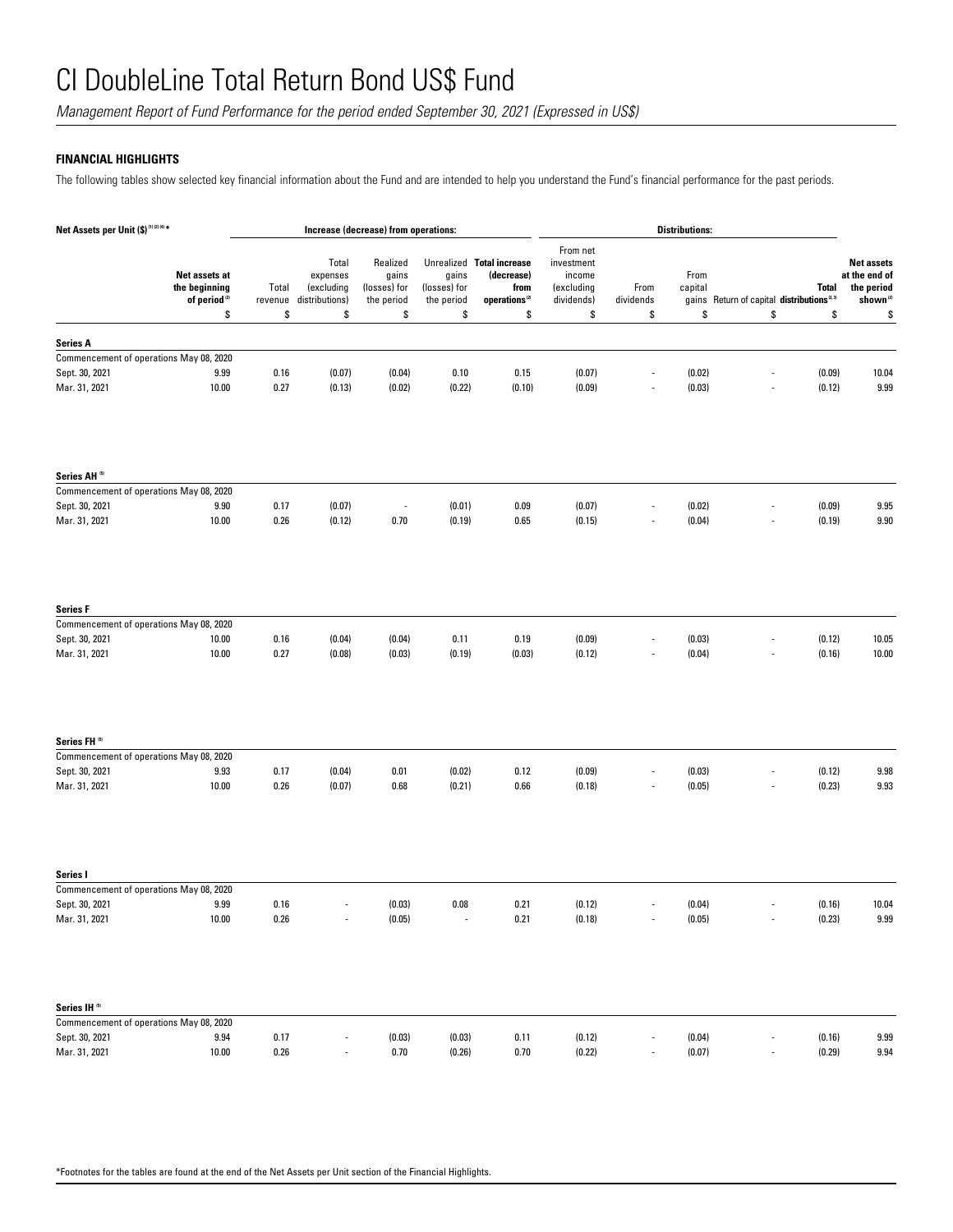*Management Report of Fund Performance for the period ended September 30, 2021 (Expressed in US\$)*

## **FINANCIAL HIGHLIGHTS (cont'd)**

| Net Assets per Unit (\$) <sup>(1)(2)(4)*</sup>                                   |                                                                  |                        | Increase (decrease) from operations:                    |                                                 |                                     | <b>Distributions:</b>                                                        |                                                                    |                         |                       |                                                             |                    |                                                                          |
|----------------------------------------------------------------------------------|------------------------------------------------------------------|------------------------|---------------------------------------------------------|-------------------------------------------------|-------------------------------------|------------------------------------------------------------------------------|--------------------------------------------------------------------|-------------------------|-----------------------|-------------------------------------------------------------|--------------------|--------------------------------------------------------------------------|
|                                                                                  | Net assets at<br>the beginning<br>of period <sup>(2)</sup><br>\$ | Total<br>revenue<br>\$ | Total<br>expenses<br>(excluding<br>distributions)<br>\$ | Realized<br>gains<br>(losses) for<br>the period | gains<br>(losses) for<br>the period | Unrealized Total increase<br>(decrease)<br>from<br>operations <sup>(2)</sup> | From net<br>investment<br>income<br>(excluding<br>dividends)<br>\$ | From<br>dividends<br>\$ | From<br>capital<br>\$ | gains Return of capital distributions <sup>2.3)</sup><br>\$ | <b>Total</b><br>\$ | <b>Net assets</b><br>at the end of<br>the period<br>shown <sup>(2)</sup> |
|                                                                                  |                                                                  |                        |                                                         | \$                                              | \$                                  | \$                                                                           |                                                                    |                         |                       |                                                             |                    | \$                                                                       |
| <b>Series P</b>                                                                  |                                                                  |                        |                                                         |                                                 |                                     |                                                                              |                                                                    |                         |                       |                                                             |                    |                                                                          |
| Commencement of operations May 08, 2020                                          |                                                                  |                        |                                                         |                                                 |                                     |                                                                              |                                                                    |                         |                       |                                                             |                    |                                                                          |
| Sept. 30, 2021                                                                   | 10.03                                                            | 0.17                   | (0.01)                                                  | (0.03)                                          | 0.07                                | 0.20                                                                         | (0.12)                                                             | $\overline{a}$          | (0.03)                |                                                             | (0.15)             | 10.08                                                                    |
| Mar. 31, 2021                                                                    | 10.00                                                            | 0.27                   | (0.02)                                                  | (0.02)                                          | (0.21)                              | 0.02                                                                         | (0.17)                                                             |                         | (0.05)                |                                                             | (0.22)             | 10.03                                                                    |
| Series PH <sup>(5)</sup>                                                         |                                                                  |                        |                                                         |                                                 |                                     |                                                                              |                                                                    |                         |                       |                                                             |                    |                                                                          |
| Commencement of operations May 08, 2020<br>Sept. 30, 2021                        | 9.89                                                             | 0.16                   | (0.01)                                                  | 0.78                                            | 0.07                                | 1.00                                                                         | (0.12)                                                             |                         | (0.03)                |                                                             | (0.15)             | 9.93                                                                     |
| Mar. 31, 2021                                                                    | 10.00                                                            | 0.25                   | (0.02)                                                  | 0.71                                            | (0.10)                              | 0.84                                                                         | (0.25)                                                             |                         | (0.07)                | $\overline{\phantom{a}}$                                    | (0.32)             | 9.89                                                                     |
| <b>Series W</b><br>Commencement of operations May 08, 2020                       |                                                                  |                        |                                                         |                                                 |                                     |                                                                              |                                                                    |                         |                       |                                                             |                    |                                                                          |
| Sept. 30, 2021                                                                   | 10.02                                                            | 0.17                   | (0.01)                                                  | (0.02)                                          | 0.04                                | 0.18                                                                         | (0.08)                                                             |                         | (0.08)                |                                                             | (0.16)             | 10.07                                                                    |
| Mar. 31, 2021                                                                    | 10.00                                                            | 0.27                   | (0.01)                                                  | (0.03)                                          | (0.53)                              | (0.30)                                                                       | (0.17)                                                             |                         | (0.05)                |                                                             | (0.22)             | 10.02                                                                    |
| Series WH <sup>51</sup>                                                          |                                                                  |                        |                                                         |                                                 |                                     |                                                                              |                                                                    |                         |                       |                                                             |                    |                                                                          |
| Commencement of operations May 08, 2020<br>Sept. 30, 2021                        | 9.98                                                             | 0.17                   | (0.01)                                                  | (0.05)                                          | 0.08                                | 0.19                                                                         | (0.12)                                                             |                         | (0.04)                |                                                             | (0.16)             | 10.03                                                                    |
| Mar. 31, 2021                                                                    | 10.00                                                            | 0.27                   | (0.01)                                                  | 0.30                                            | (0.47)                              | 0.09                                                                         | (0.18)                                                             |                         | (0.05)                |                                                             | (0.23)             | 9.98                                                                     |
| ETF C\$ Hedged Series <sup>57</sup>                                              |                                                                  |                        |                                                         |                                                 |                                     |                                                                              |                                                                    |                         |                       |                                                             |                    |                                                                          |
| Commencement of operations May 08, 2020<br>Listed TSX: CCOR                      |                                                                  |                        |                                                         |                                                 |                                     |                                                                              |                                                                    |                         |                       |                                                             |                    |                                                                          |
| Sept. 30, 2021                                                                   | 19.99                                                            | 0.34                   | (0.09)                                                  | (0.06)                                          | (0.02)                              | 0.17                                                                         | (0.18)                                                             |                         | (0.05)                |                                                             | (0.23)             | 20.09                                                                    |
| Mar. 31, 2021                                                                    | 20.00                                                            | 0.52                   | (0.15)                                                  | 1.38                                            | (0.36)                              | 1.39                                                                         | (0.36)                                                             |                         | (0.11)                | $\overline{\phantom{a}}$                                    | (0.47)             | 19.99                                                                    |
| ETF C\$ Unhedged Series <sup>51</sup><br>Commencement of operations May 08, 2020 |                                                                  |                        |                                                         |                                                 |                                     |                                                                              |                                                                    |                         |                       |                                                             |                    |                                                                          |
| Listed TSX: CCOR.B                                                               |                                                                  |                        |                                                         |                                                 |                                     |                                                                              |                                                                    |                         |                       |                                                             |                    |                                                                          |
| Sept. 30, 2021                                                                   | 17.99                                                            | 0.30                   | (0.08)                                                  | (0.05)                                          | 0.12                                | 0.29                                                                         | (0.16)                                                             |                         | (0.05)                |                                                             | (0.21)             | 18.23                                                                    |
| Mar. 31, 2021                                                                    | 20.00                                                            | $0.48\,$               | (0.13)                                                  | (0.06)                                          | (0.28)                              | $0.01\,$                                                                     | (0.34)                                                             |                         | (0.10)                |                                                             | (0.44)             | 17.99                                                                    |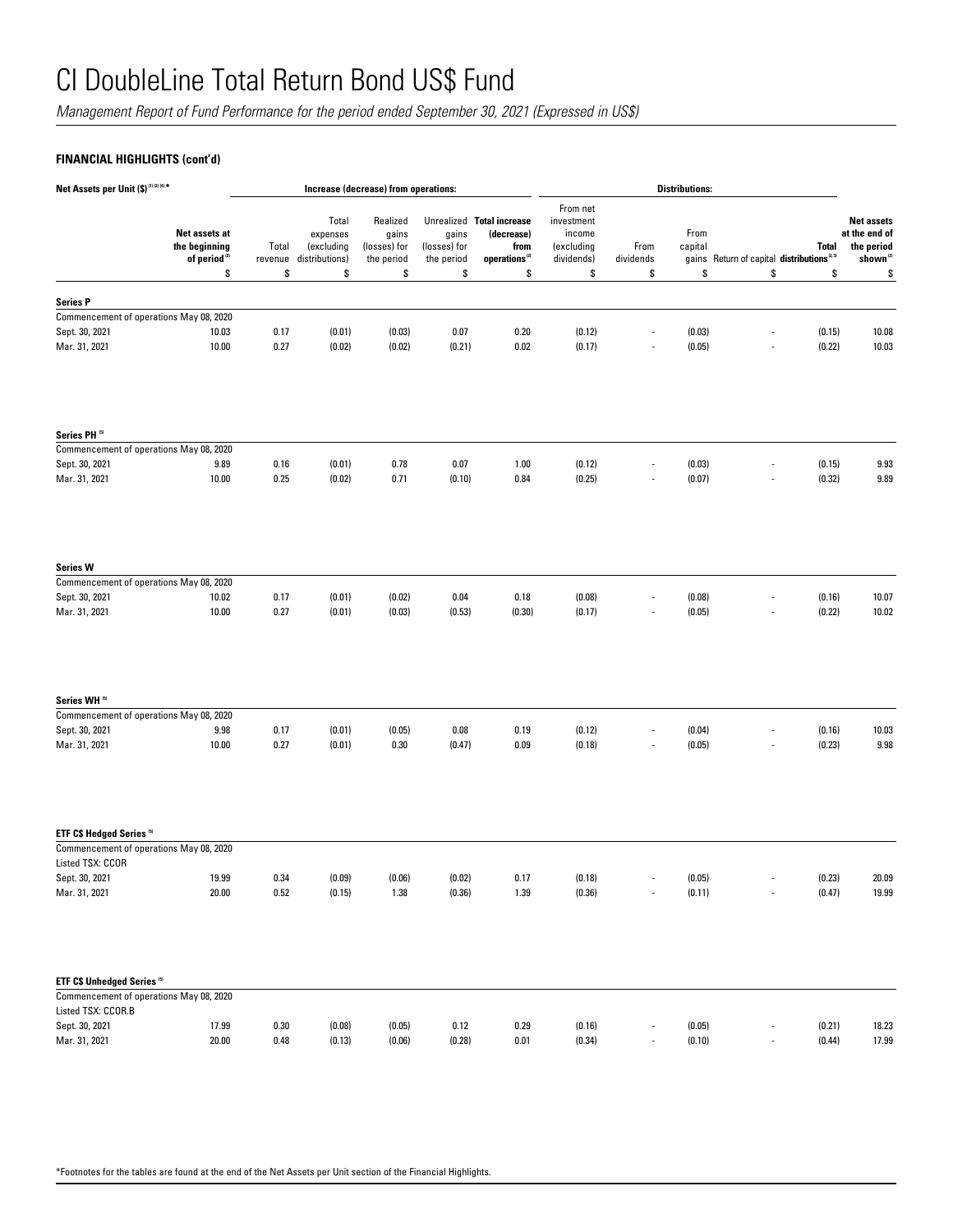*Management Report of Fund Performance for the period ended September 30, 2021 (Expressed in US\$)*

### **FINANCIAL HIGHLIGHTS (cont'd)**

| Net Assets per Unit (\$) (1) (2) (4)    |                                                            |                  | Increase (decrease) from operations:                     |                                                 |                                     | <b>Distributions:</b>                                                        |                                                                     |                   |                 |                                                      |              |                                                                          |
|-----------------------------------------|------------------------------------------------------------|------------------|----------------------------------------------------------|-------------------------------------------------|-------------------------------------|------------------------------------------------------------------------------|---------------------------------------------------------------------|-------------------|-----------------|------------------------------------------------------|--------------|--------------------------------------------------------------------------|
|                                         | Net assets at<br>the beginning<br>of period <sup>(2)</sup> | Total<br>revenue | Total<br>expenses<br><i>(excluding</i><br>distributions) | Realized<br>qains<br>(losses) for<br>the period | qains<br>(losses) for<br>the period | Unrealized Total increase<br>(decrease)<br>from<br>operations <sup>(2)</sup> | From net<br>investment<br>income<br><i>(excluding</i><br>dividends) | From<br>dividends | From<br>capital | gains Return of capital distributions <sup>2,3</sup> | <b>Total</b> | <b>Net assets</b><br>at the end of<br>the period<br>shown <sup>(2)</sup> |
|                                         |                                                            | S                | S                                                        | ъ.                                              | S                                   | S                                                                            |                                                                     |                   | \$              | ъ                                                    |              | S                                                                        |
| <b>ETF USS Series</b>                   |                                                            |                  |                                                          |                                                 |                                     |                                                                              |                                                                     |                   |                 |                                                      |              |                                                                          |
| Commencement of operations May 08, 2020 |                                                            |                  |                                                          |                                                 |                                     |                                                                              |                                                                     |                   |                 |                                                      |              |                                                                          |
| Listed TSX: CCOR.U                      |                                                            |                  |                                                          |                                                 |                                     |                                                                              |                                                                     |                   |                 |                                                      |              |                                                                          |
| Sept. 30, 2021                          | 20.02                                                      | 0.33             | (0.09)                                                   | (0.07)                                          | 0.19                                | 0.36                                                                         | (0.23)                                                              | ۰                 |                 | $\overline{\phantom{a}}$                             | (0.23)       | 20.13                                                                    |
| Mar. 31, 2021                           | 20.00                                                      | 0.52             | (0.15)                                                   | (0.05)                                          | (0.33)                              | (0.01)                                                                       | (0.39)                                                              | ۰                 | (0.11)          | $\blacksquare$                                       | (0.50)       | 20.02                                                                    |

(1) This information is derived from the Fund's semi-annual and annual financial statements.

(2) Net assets per unit and distributions per unit are based on the actual number of units outstanding for the relevant Series at the relevant time. The increase (decrease) in net assets from operations per unit is based on the weighted average number of units outstanding for the relevant Series over the fiscal period.

(3) Distributions are automatically reinvested in additional units of the Fund.

(4) This information is provided for the period ended September 30, 2021 and the years ended March 31.

(5) Per units amounts are presented in Canadian dollars.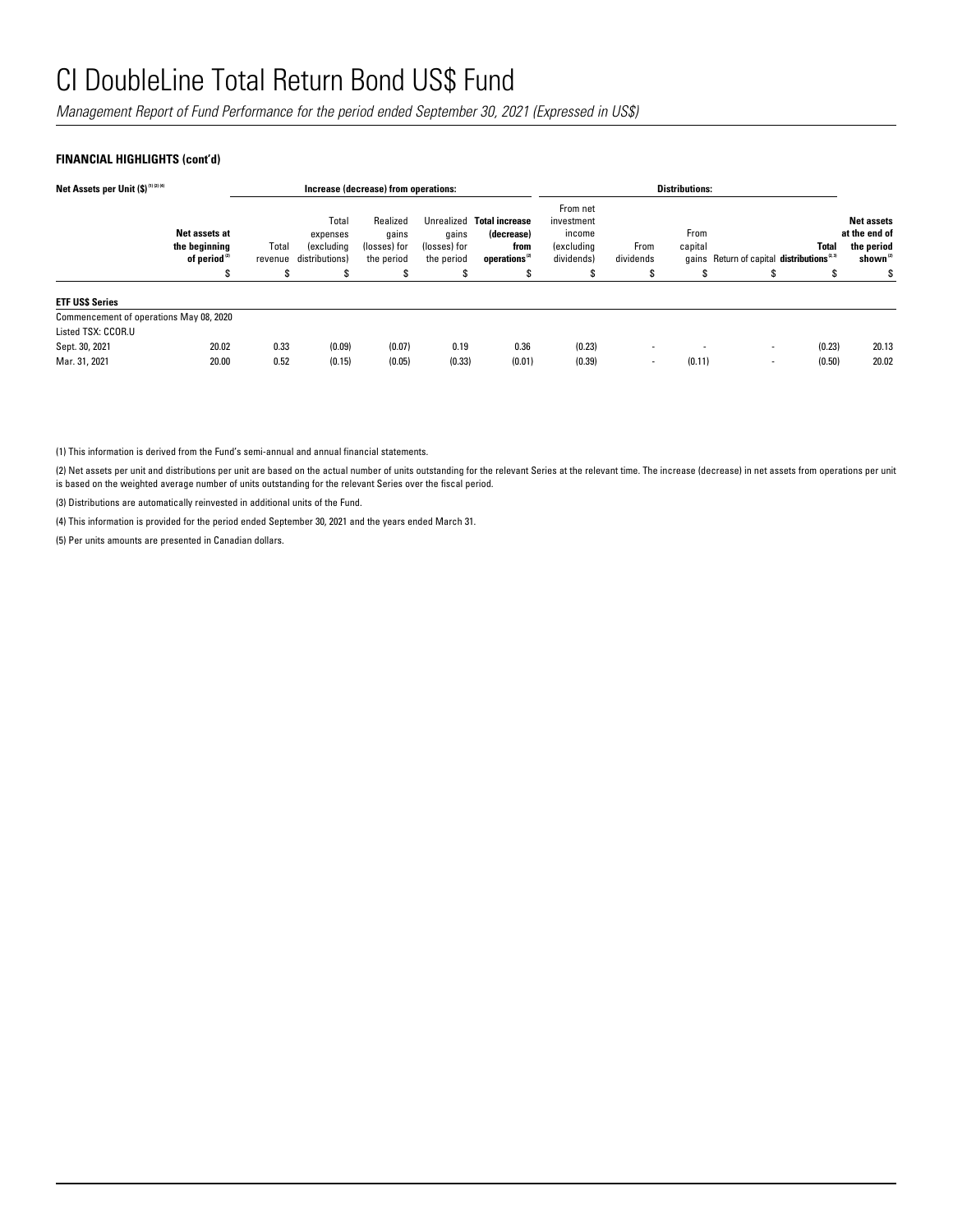*Management Report of Fund Performance for the period ended September 30, 2021 (Expressed in US\$)*

## **FINANCIAL HIGHLIGHTS (cont'd)**

**Ratios and Supplemental Data (1) (5) \***

|                                         | <b>Total net</b><br>assets <sup>(5)</sup><br>\$000's | Number<br>of units<br>outstanding <sup>(5)</sup><br>000's | Management<br>expense ratio<br>before taxes <sup>(2)</sup><br>$\%$ | Harmonized<br>sales tax<br>$\%$ | Management<br>expense ratio<br>after taxes $^{(2)}$<br>$\%$ | <b>Effective HST</b><br>rate for the<br>$\%$ | Trading<br>$\%$ | Portfolio<br>period <sup>(2)</sup> expense ratio <sup>(3)</sup> turnover rate <sup>(4)</sup> market price <sup>(6)</sup><br>$\%$ | Closing<br>\$ |
|-----------------------------------------|------------------------------------------------------|-----------------------------------------------------------|--------------------------------------------------------------------|---------------------------------|-------------------------------------------------------------|----------------------------------------------|-----------------|----------------------------------------------------------------------------------------------------------------------------------|---------------|
| <b>Series A</b>                         |                                                      |                                                           |                                                                    |                                 |                                                             |                                              |                 |                                                                                                                                  |               |
| Commencement of operations May 08, 2020 |                                                      |                                                           |                                                                    |                                 |                                                             |                                              |                 |                                                                                                                                  |               |
| Sept. 30, 2021                          | 7,949                                                | 792                                                       | 1.25                                                               | 0.11                            | 1.36                                                        | 9.19                                         | 0.04            | 66.06                                                                                                                            | n/a           |
| Mar. 31, 2021                           | 9,290                                                | 930                                                       | 1.25                                                               | 0.11                            | 1.36                                                        | 10.99                                        | 0.03            | 77.56                                                                                                                            | n/a           |
| <b>Series AH</b>                        |                                                      |                                                           |                                                                    |                                 |                                                             |                                              |                 |                                                                                                                                  |               |
| Commencement of operations May 08, 2020 |                                                      |                                                           |                                                                    |                                 |                                                             |                                              |                 |                                                                                                                                  |               |
| Sept. 30, 2021<br>Mar. 31, 2021         | 36,789<br>41,132                                     | 4,684<br>5,221                                            | 1.25<br>1.25                                                       | 0.13<br>0.13                    | 1.38<br>1.38                                                | 10.38<br>9.53                                | 0.04<br>0.03    | 66.06<br>77.56                                                                                                                   | n/a<br>n/a    |
| <b>Series F</b>                         |                                                      |                                                           |                                                                    |                                 |                                                             |                                              |                 |                                                                                                                                  |               |
| Commencement of operations May 08, 2020 |                                                      |                                                           |                                                                    |                                 |                                                             |                                              |                 |                                                                                                                                  |               |
| Sept. 30, 2021<br>Mar. 31, 2021         | 9,176<br>11,993                                      | 913<br>1,200                                              | 0.75<br>0.75                                                       | 0.08<br>0.08                    | 0.83<br>0.83                                                | 11.22<br>11.49                               | 0.04<br>0.03    | 66.06<br>77.56                                                                                                                   | n/a<br>n/a    |
|                                         |                                                      |                                                           |                                                                    |                                 |                                                             |                                              |                 |                                                                                                                                  |               |
| <b>Series FH</b>                        |                                                      |                                                           |                                                                    |                                 |                                                             |                                              |                 |                                                                                                                                  |               |
| Commencement of operations May 08, 2020 |                                                      |                                                           |                                                                    |                                 |                                                             |                                              |                 |                                                                                                                                  |               |
| Sept. 30, 2021<br>Mar. 31, 2021         | 39,224<br>46,532                                     | 4,980<br>5,889                                            | 0.75<br>0.75                                                       | $0.08\,$<br>0.08                | 0.83<br>0.83                                                | 10.43<br>9.85                                | 0.04<br>0.03    | 66.06<br>77.56                                                                                                                   | n/a<br>n/a    |
| Series I                                |                                                      |                                                           |                                                                    |                                 |                                                             |                                              |                 |                                                                                                                                  |               |
| Commencement of operations May 08, 2020 |                                                      |                                                           |                                                                    |                                 |                                                             |                                              |                 |                                                                                                                                  |               |
| Sept. 30, 2021                          | 106,360                                              | 10,597                                                    |                                                                    |                                 |                                                             |                                              | 0.04            | 66.06                                                                                                                            | n/a           |
| Mar. 31, 2021                           | 103,925                                              | 10,405                                                    |                                                                    |                                 |                                                             |                                              | 0.03            | 77.56                                                                                                                            | n/a           |
| <b>Series IH</b>                        |                                                      |                                                           |                                                                    |                                 |                                                             |                                              |                 |                                                                                                                                  |               |
| Commencement of operations May 08, 2020 |                                                      |                                                           |                                                                    |                                 |                                                             |                                              |                 |                                                                                                                                  |               |
| Sept. 30, 2021                          | 6,724                                                | 853<br>766                                                |                                                                    |                                 |                                                             |                                              | 0.04<br>0.03    | 66.06<br>77.56                                                                                                                   | n/a           |
| Mar. 31, 2021                           | 6,061                                                |                                                           |                                                                    |                                 |                                                             |                                              |                 |                                                                                                                                  | n/a           |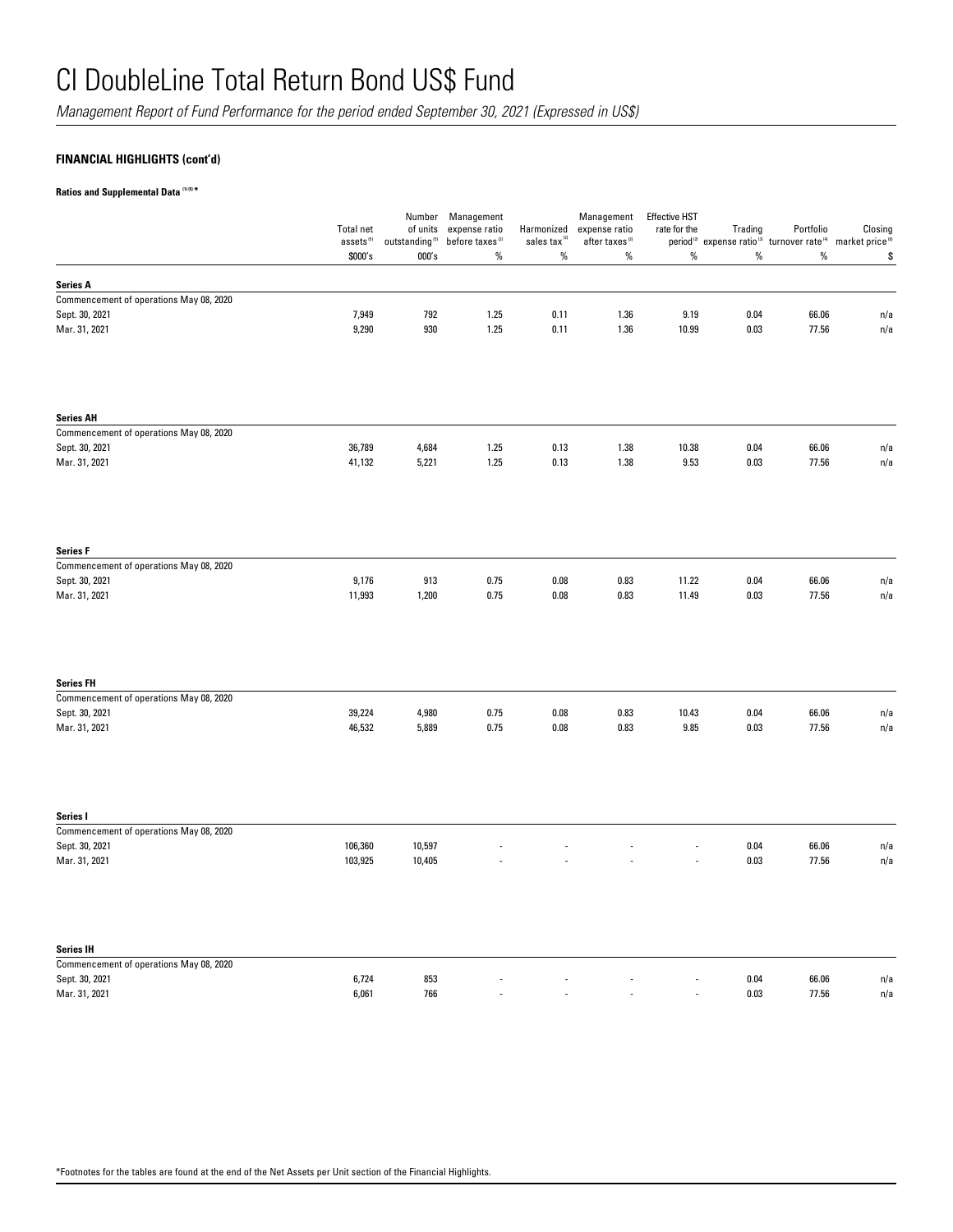*Management Report of Fund Performance for the period ended September 30, 2021 (Expressed in US\$)*

## **FINANCIAL HIGHLIGHTS (cont'd)**

**Ratios and Supplemental Data (1) (5) \***

|                                                               | <b>Total net</b>      | of units             | Number Management                            |                                        | Management                                  | <b>Effective HST</b><br>rate for the |                                                                                                                        | Portfolio      | Closing    |
|---------------------------------------------------------------|-----------------------|----------------------|----------------------------------------------|----------------------------------------|---------------------------------------------|--------------------------------------|------------------------------------------------------------------------------------------------------------------------|----------------|------------|
|                                                               | assets <sup>(5)</sup> | outstanding $^{(5)}$ | expense ratio<br>before taxes <sup>(2)</sup> | Harmonized<br>sales tax <sup>(2)</sup> | expense ratio<br>after taxes <sup>(2)</sup> |                                      | Trading<br>period <sup>(2)</sup> expense ratio <sup>(3)</sup> turnover rate <sup>(4)</sup> market price <sup>(6)</sup> |                |            |
|                                                               | \$000's               | 000's                | $\%$                                         | $\%$                                   | $\%$                                        | $\%$                                 | %                                                                                                                      | $\%$           | \$         |
| <b>Series P</b>                                               |                       |                      |                                              |                                        |                                             |                                      |                                                                                                                        |                |            |
| Commencement of operations May 08, 2020                       |                       |                      |                                              |                                        |                                             |                                      |                                                                                                                        |                |            |
| Sept. 30, 2021                                                | 836                   | 83                   | 0.15                                         | 0.01                                   | 0.16                                        | 5.23                                 | 0.04                                                                                                                   | 66.06          | n/a        |
| Mar. 31, 2021                                                 | 828                   | 83                   | 0.15                                         | 0.01                                   | 0.16                                        | 10.02                                | 0.03                                                                                                                   | 77.56          | n/a        |
| <b>Series PH</b>                                              |                       |                      |                                              |                                        |                                             |                                      |                                                                                                                        |                |            |
| Commencement of operations May 08, 2020                       |                       |                      |                                              |                                        |                                             |                                      |                                                                                                                        |                |            |
| Sept. 30, 2021<br>Mar. 31, 2021                               | 220<br>1,195          | ${\bf 28}$<br>152    | 0.15<br>0.15                                 | 0.02<br>0.02                           | 0.17<br>0.17                                | 12.60<br>11.44                       | 0.04<br>0.03                                                                                                           | 66.06<br>77.56 | n/a<br>n/a |
|                                                               |                       |                      |                                              |                                        |                                             |                                      |                                                                                                                        |                |            |
| <b>Series W</b>                                               |                       |                      |                                              |                                        |                                             |                                      |                                                                                                                        |                |            |
| Commencement of operations May 08, 2020                       |                       |                      |                                              |                                        |                                             |                                      |                                                                                                                        |                |            |
| Sept. 30, 2021                                                | 4,041                 | 401                  | 0.09                                         | 0.01                                   | 0.10                                        | 13.00                                | 0.04                                                                                                                   | 66.06          | n/a        |
| Mar. 31, 2021                                                 | 2,527                 | 252                  | 0.09                                         | 0.01                                   | 0.10                                        | 11.93                                | 0.03                                                                                                                   | 77.56          | n/a        |
| <b>Series WH</b>                                              |                       |                      |                                              |                                        |                                             |                                      |                                                                                                                        |                |            |
| Commencement of operations May 08, 2020                       |                       |                      |                                              |                                        |                                             |                                      |                                                                                                                        |                |            |
| Sept. 30, 2021                                                | 1,816                 | 229                  | 0.09                                         | 0.00                                   | 0.09                                        | 5.46                                 | 0.04                                                                                                                   | 66.06          | n/a        |
| Mar. 31, 2021                                                 | 10,749                | 1,354                | 0.09                                         | 0.00                                   | 0.09                                        | 5.01                                 | 0.03                                                                                                                   | 77.56          | n/a        |
| <b>ETF C\$ Hedged Series</b>                                  |                       |                      |                                              |                                        |                                             |                                      |                                                                                                                        |                |            |
| Commencement of operations May 08, 2020<br>Listed TSX: CCOR   |                       |                      |                                              |                                        |                                             |                                      |                                                                                                                        |                |            |
| Sept. 30, 2021                                                | 22,839                | 1,440                | 0.75                                         | 0.06                                   | 0.81                                        | 8.22                                 | 0.04                                                                                                                   | 66.06          | 20.03      |
| Mar. 31, 2021                                                 | 22,269                | 1,400                | 0.75                                         | 0.05                                   | 0.80                                        | 7.47                                 | 0.03                                                                                                                   | 77.56          | 20.05      |
| <b>ETF C\$ Unhedged Series</b>                                |                       |                      |                                              |                                        |                                             |                                      |                                                                                                                        |                |            |
| Commencement of operations May 08, 2020<br>Listed TSX: CCOR.B |                       |                      |                                              |                                        |                                             |                                      |                                                                                                                        |                |            |
| Sept. 30, 2021                                                | 3,743                 | 260                  | 0.75                                         | 0.05                                   | 0.80                                        | 6.78                                 | 0.04                                                                                                                   | 66.06          | 18.40      |
| Mar. 31, 2021                                                 | 3,293                 | 230                  | 0.75                                         | 0.04                                   | 0.79                                        | 6.49                                 | 0.03                                                                                                                   | 77.56          | 18.05      |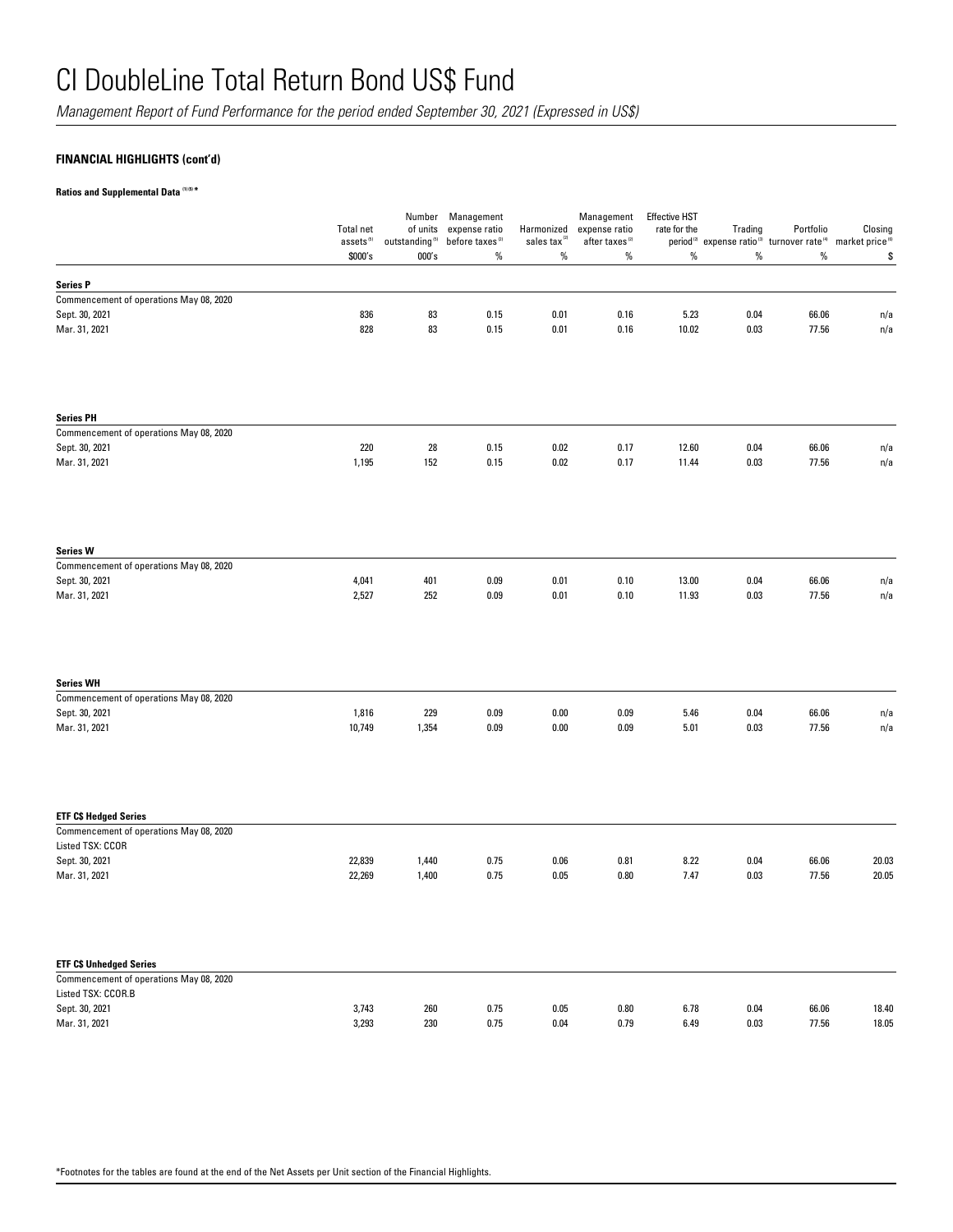*Management Report of Fund Performance for the period ended September 30, 2021 (Expressed in US\$)*

### **FINANCIAL HIGHLIGHTS (cont'd)**

**Ratios and Supplemental Data (1) (5)** 

|                                                                                 | <b>Total net</b><br>assets <sup>(5)</sup><br>\$000's | Number<br>000's | Management<br>of units expense ratio<br>outstanding <sup>5</sup> before taxes <sup>(2)</sup><br>% | Harmonized<br>sales tax <sup>27</sup><br>% | Management<br>expense ratio<br>after taxes <sup>(2)</sup><br>% | <b>Effective HST</b><br>rate for the<br>% | Trading<br>% | Portfolio<br>period <sup>12</sup> expense ratio <sup>13</sup> turnover rate <sup>14</sup> market price <sup>16</sup><br>% | Closing |
|---------------------------------------------------------------------------------|------------------------------------------------------|-----------------|---------------------------------------------------------------------------------------------------|--------------------------------------------|----------------------------------------------------------------|-------------------------------------------|--------------|---------------------------------------------------------------------------------------------------------------------------|---------|
| <b>ETF USS Series</b>                                                           |                                                      |                 |                                                                                                   |                                            |                                                                |                                           |              |                                                                                                                           |         |
| Commencement of operations May 08, 2020<br>Listed TSX: CCOR.U<br>Sept. 30, 2021 | 1,812                                                | 90              | 0.75                                                                                              | 0.06                                       | 0.81                                                           | 7.95                                      | 0.04         | 66.06                                                                                                                     | 20.08   |
| Mar. 31, 2021                                                                   | 2,002                                                | 100             | 0.75                                                                                              | 0.06                                       | 0.81                                                           | 7.87                                      | 0.03         | 77.56                                                                                                                     | 20.08   |

(1) This information is derived from the Fund's semi-annual and annual financial statements.

(2) Management expense ratio is calculated based on expenses charged to the Fund (excluding commissions and other portfolio transaction costs) and is expressed as an annualized percentage of daily average net assets for the period, including the Fund's proportionate share of any underlying fund(s) expenses, if applicable. The Effective HST tax rate is calculated using the attribution percentage for each province based on unitholder residency and can be different from 13%.

(3) The trading expense ratio represents total commissions and other portfolio transaction costs expressed as an annualized percentage of daily average net assets during the period, including the Fund's proportionate share of such expenses of any underlying fund(s), if applicable.

(4) The Fund's portfolio turnover rate indicates how actively the Fund's portfolio advisor manages its portfolio investments. A portfolio turnover rate of 100% is equivalent to the Fund buying and selling all of the securities in its portfolio once in the course of the fiscal period. The higher a Fund's portfolio turnover rate in a period, the greater the trading costs payable by the Fund in the period, and the greater the chance of an investor receiving taxable capital gains in the period. There is not necessarily a relationship between a higher turnover rate and the performance of a Fund. Portfolio turnover rate is calculated by dividing the lesser of the cost of purchases and the proceeds of sales of portfolio securities for the period, and excluding cash and short-term investments maturing in less than one year, and before assets acquired from a merger, if applicable, by the average of the monthly fair value of investments during the period.

(5) This information is provided for the period ended September 30, 2021 and the years ended March 31.

(6) Closing market price.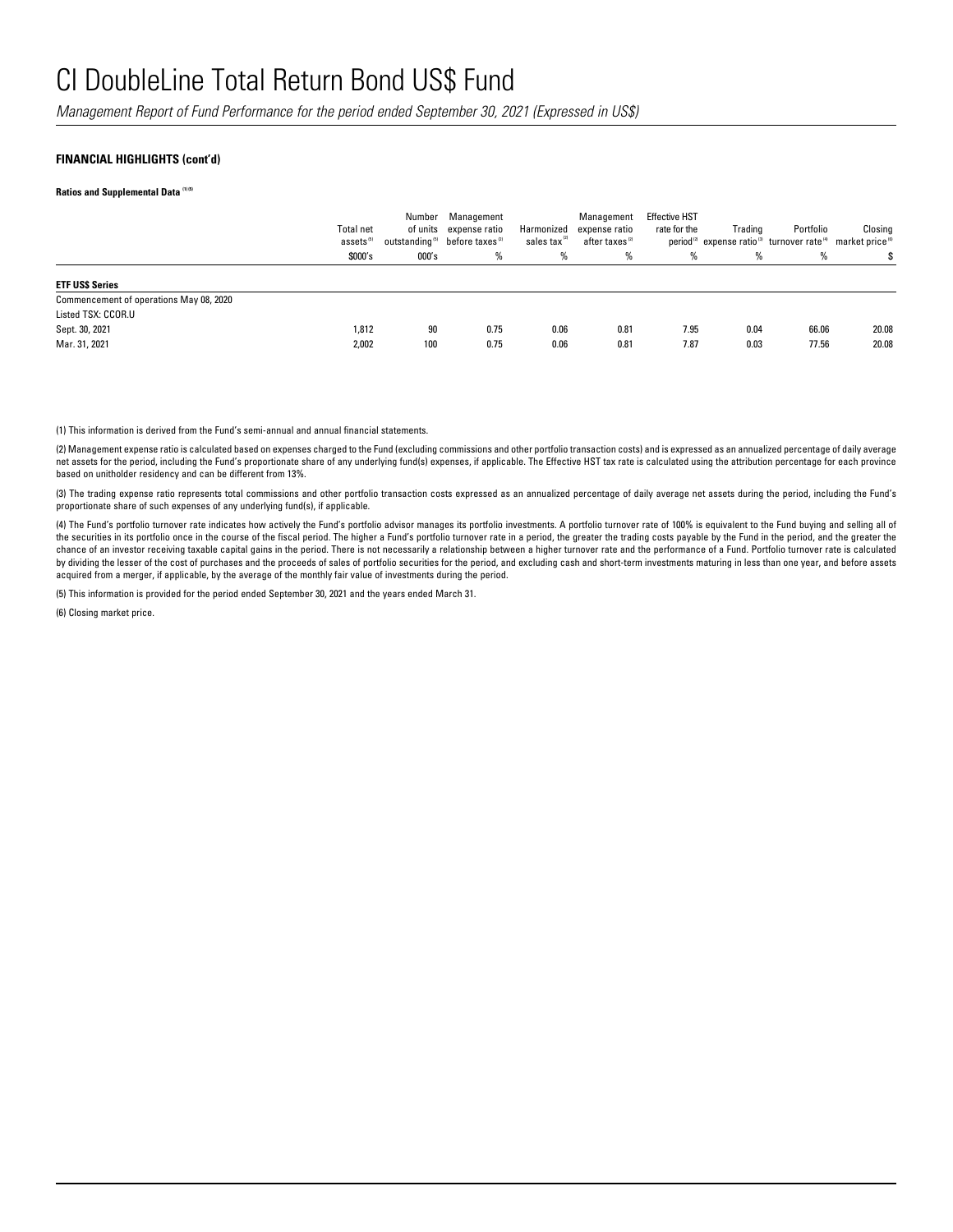*Management Report of Fund Performance for the period ended September 30, 2021 (Expressed in US\$)*

### **PAST PERFORMANCE**

This section describes how the Fund has performed in the past. Remember, past returns do not indicate how the Fund will perform in the future. The information shown assumes that distributions made by the Fund in the periods shown were reinvested in additional units of the relevant Series of the Fund. In addition, the information does not take into account sales, redemption, distribution or other optional charges that would have reduced returns or performance.

### *Year-by-Year Returns*

The following charts show the Fund's semi-annual and annual performance for each of the periods shown and illustrate how the Fund's performance has changed from period to period. In percentage terms, the charts show how much an investment made on the first day of each financial period would have grown or decreased by the last day of each financial period, except where noted.